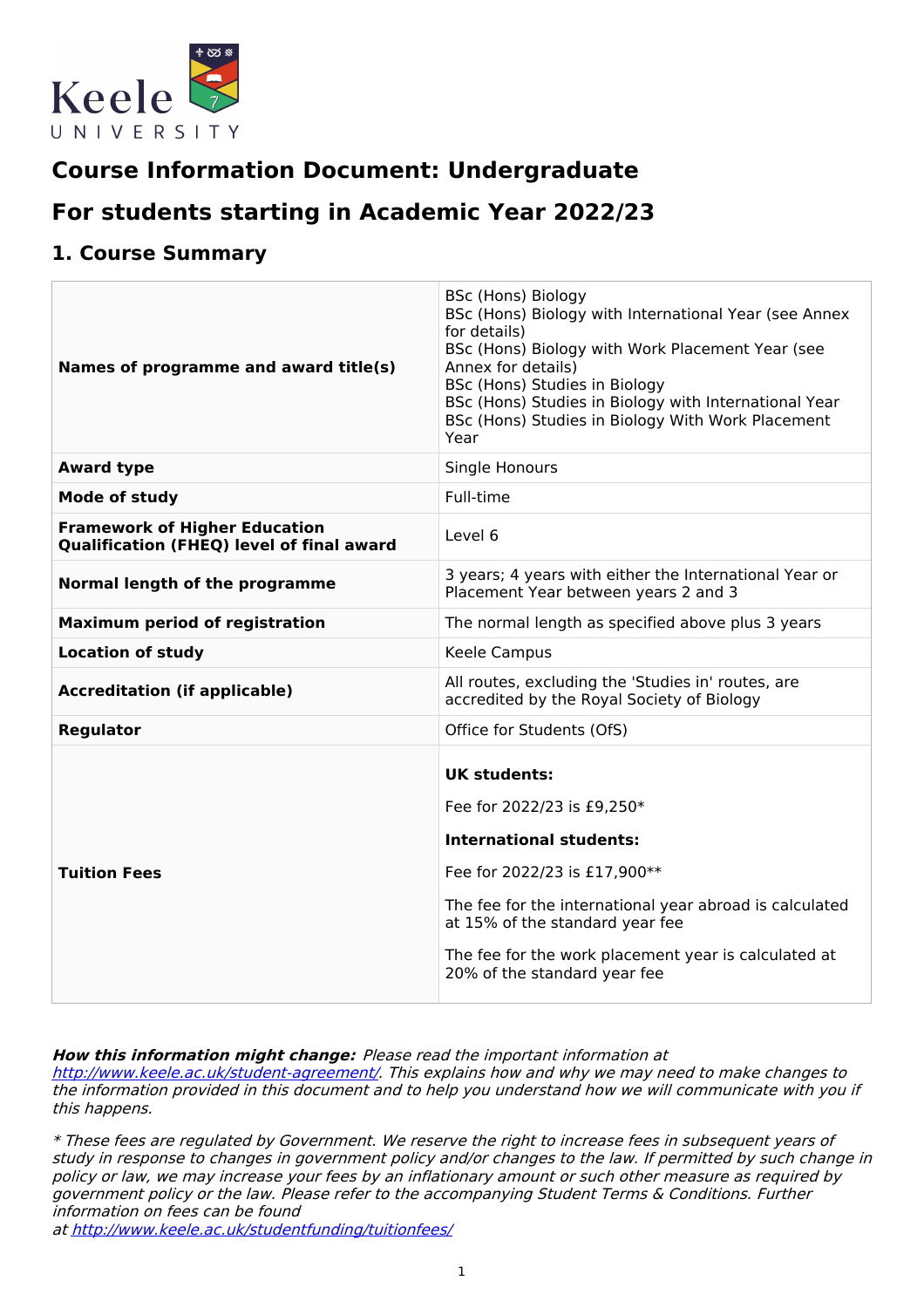\*\* We reserve the right to increase fees in subsequent years of study by an inflationary amount. Please refer to the accompanying Student Terms & Conditions for full details. Further information on fees can be found at <http://www.keele.ac.uk/studentfunding/tuitionfees/>

# **2. Overview of the Programme**

The Programme provides a varied and deep coverage of modern biology, with emphasis three main themes; 'Animal Biology', 'Human Biology' and 'Ecology and Environment'. Because we offer a large choice of modules, you can select a path through the course that reflects your particular interest. Alternatively, you could mix modules on different topics to give a broader view of the biological world.

In this single honours degree programme you will study a number of core modules in biology each year. Level 4 gives an introduction to each of the three themes plus the fundamentals of biology that underpin all areas of biological study. At level 5 and 6 specialism in these themes can occur. There is also the option to take 30 credits of approved elective or language modules to make up the eight modules taken at each level. The programme normally lasts three years, but it can be extended to four years if a placement year or international year is undertaken between the second and final years.

Practical work in the lab and field are a vital component of the biology programme. At levels 4 and 5 practical lab and field skills are developed in a practical specific module, though each practical is linked to certain modules. Field courses also further develop your skills.

## **3. Aims of the programme**

The broad aims of the programme are to enable you to:

- provide you with knowledge, understanding and skills relevant to biology;
- produce skilled and motivated graduates who are suitably prepared for further study or for employment within or outside their subject;
- cultivate interest in biology, particularly at the organismal level and upwards, within a caring and intellectually stimulating environment;
- promote the development of a range of employability skills, for use in all areas where numeracy and an objective, scientific approach to problem-solving are valued.
- promote the development of independent research skills to enable you to undertake relevant postgraduate study

# **4. What you will learn**

The intended learning outcomes of the programme (what students should know, understand and be able to do at the end of the programme), can be described under the following headings:

- Subject knowledge and understanding
- Subject specific skills
- Intellectual skills
- Key or transferable skills (including employability skills)

### **Subject knowledge and understanding**

Successful students will be able to demonstrate knowledge and understanding of:

- the diversity of life and its evolution from the geological past to the present
- the complexity of biological processes and mechanisms of life at a range of hierarchical levels (molecular, cellular, organismal, community, population, ecosystem)
- the breadth of challenges addressed by the study of biology, such as environmental, physiological, ecological, behavioural issues
- the influence of human activities on living systems (and the converse)
- the basic experimental skills appropriate to the discipline of biology
- the practice and application of laboratory and field-work in the biological sciences
- the approaches to acquiring, interpreting, analysing biological data from a variety of sources, including the use of statistics
- the contribution of research to the development of biological knowledge
- the dynamic, plural and contested nature of the discipline and an awareness of the philosophical and ethical issues involved
- the use of biological terminology, nomenclature and classification systems
- the relevance of biology to practical problems and improving the quality and sustainability of life
- the applicability of the biosciences to the careers to which graduates will be progressing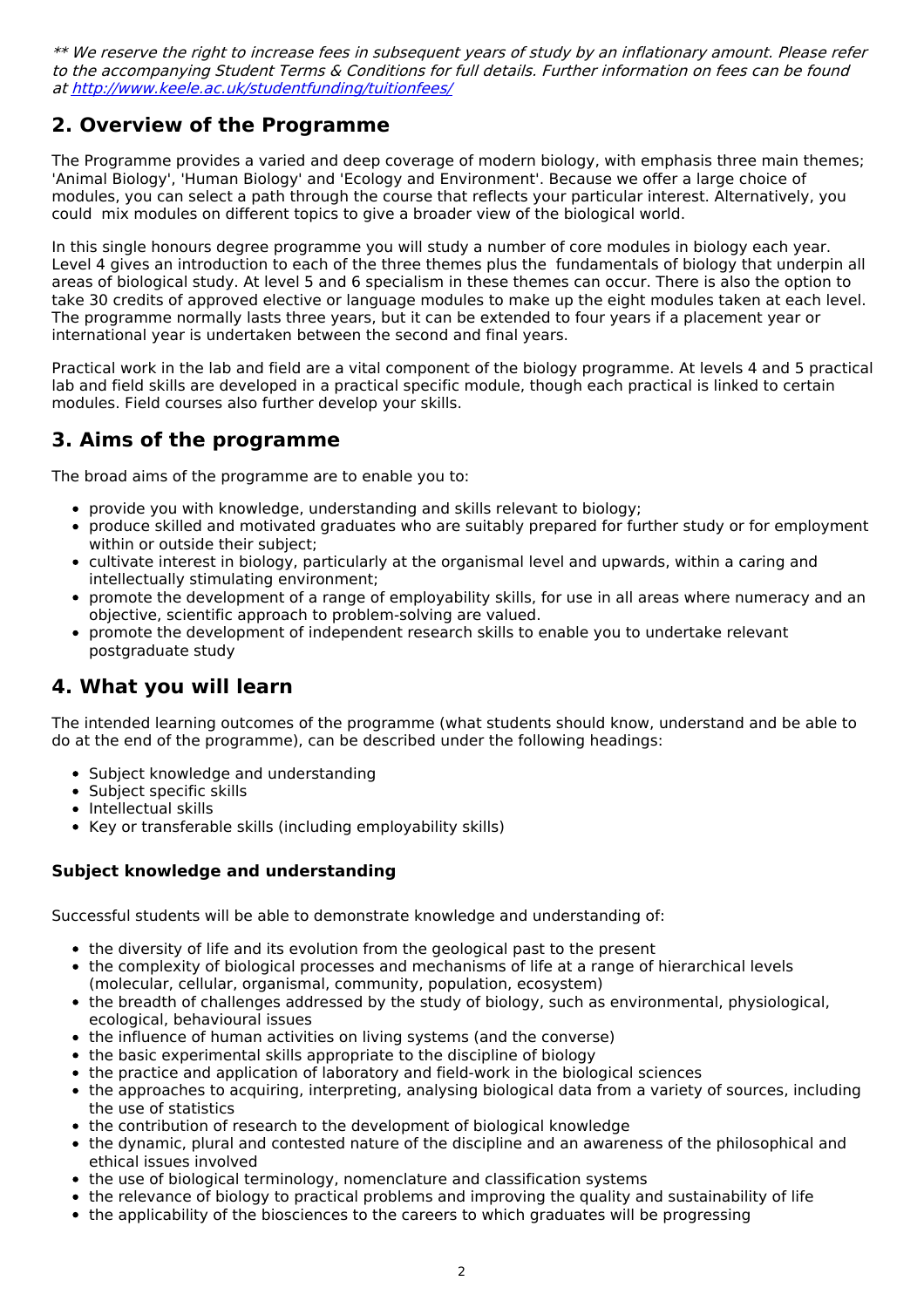### **Subject specific skills**

Successful students will be able to:

- use a range of practical techniques for the acquisition, analysis and critical evaluation of biological information
- acquire a range of practical laboratory and field techniques to ensure competence in basic experimental skills
- sample, record and analyse data in the field and/or laboratory in a manner that ensures validity, accuracy, calibration, precision, replicability and highlights uncertainty during collection
- formulate a hypothesis, design, plan, conduct, collate, analyse, report on and evaluate a biological investigation
- recognise philosophical, moral and ethical issues relevant to the subject, and appreciate the need for ethical standards and professional codes of conduct
- undertake field and/or laboratory investigations of living systems in a responsible, safe and ethical manner, paying due attention to standard procedures (e.g., risk assessment, health and safety regulations, animal welfare, informed consent)

### **Intellectual skills**

Successful students will be able to:

- assess the merits of contrasting theories, paradigms, concepts or principles
- think independently, set tasks and solve problems by a variety of methods
- make reasoned decisions and develop reasoned arguments
- obtain and interpret several lines of subject-specific evidence to formulate and test hypotheses
- make critical interpretations, evaluations and judgements of data and text
- analyse, synthesise and summarise information critically, including published research or reports
- apply biological understanding to familiar and unfamiliar problems, and emphasise the interdisciplinary nature of science and the validity of different points of view
- take responsibility for their own learning and reflect upon that learning

### **Key or transferable skills (including employability skills)**

Successful students will be able to:

- develop an adaptable, flexible, sustainable and effective approach to study and work, including time management, creativity and intellectual integrity
- acquire, analyse, synthesise, summarise and present information and ideas from a wide range of sources: textual, numerical, verbal, graphical
- prepare, process, interpret and present data using appropriate qualitative and quantitative techniques,  $\bullet$ statistical programmes, spreadsheets and audio-visual technology
- use the internet and other electronic sources critically as a means of communication and a source of information
- cite and reference work in an appropriate manner, avoiding issues with plagiarism
- communicate effectively to a variety of audiences by written, spoken and graphical means using appropriate techniques and scientific language
- develop skills necessary for self-managed and lifelong learning, including working independently, organisational, enterprise and knowledge transfer skills
- work with others to achieve an objective in a respectful manner that is accepting of the viewpoints and opinions of others and evaluates the roles and development of team members
- motivate themselves and sustain that motivation over an extended period of time
- identify and work towards targets for personal, academic and career development

We are committed to developing not only your intellectual, but also personal and professional skills. Alongside our innovative programme, Keele University offers a wide range of enriching activities that offer added value and aim to maximise your potential. Further information can be found at: <http://www.keele.ac.uk/journey/>

# **5. How is the programme taught?**

Diversity, flexibility and inclusivity is at the heart of our Education Strategy. The Student Voice helps us to shape what we do and we include students and local employers in our decision-making process. The delivery of our programme will include the following types of activities:

**Laboratory practicals.** Take place in one of our labs. These give you first-hand experience in a range of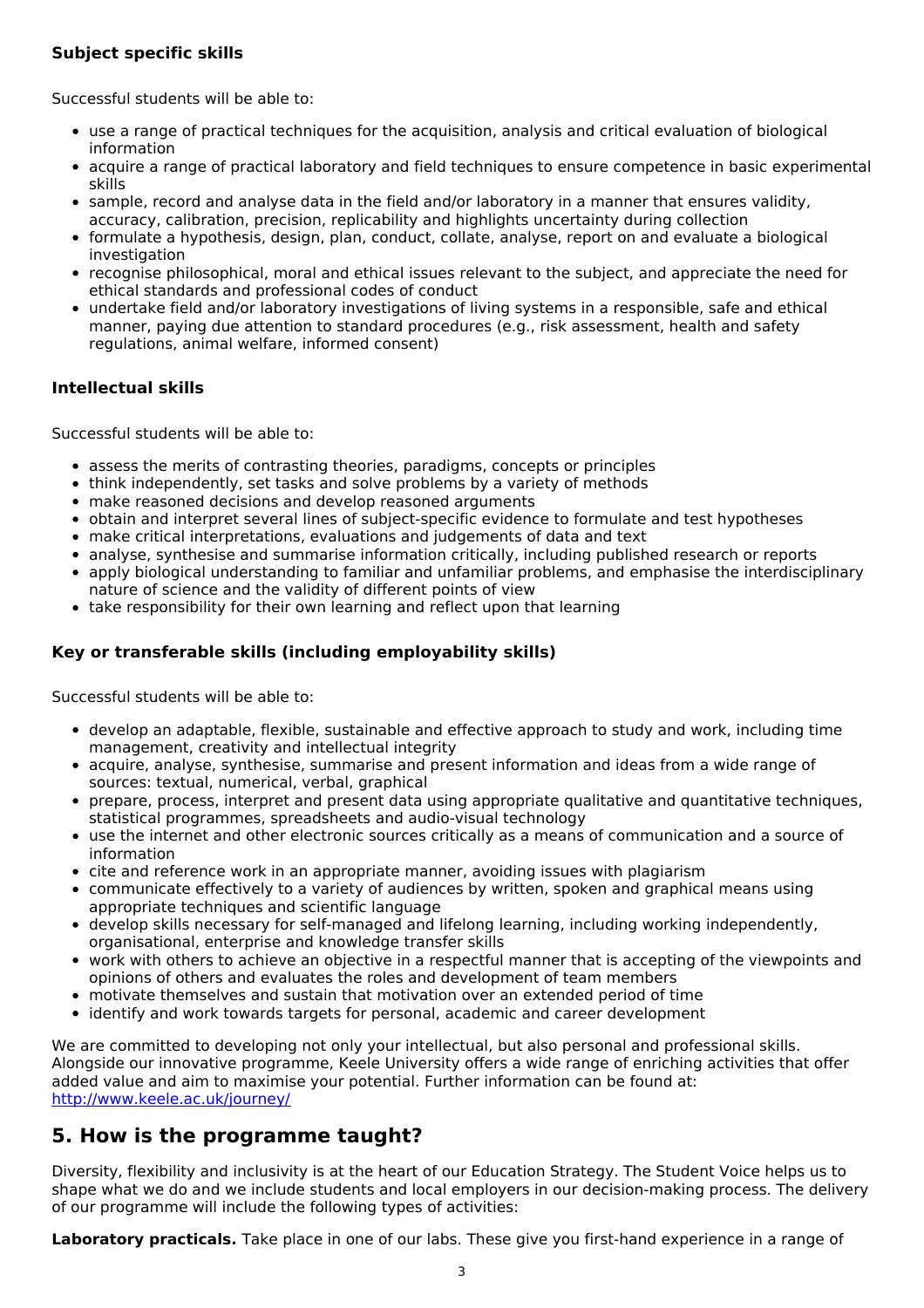scientific techniques and have been designed to ensure you develop both independent and team-based skills.

**Fieldwork.** Using our large and diverse campus environment as well as visits to other sites off campus to enable you to develop your skills in surveying organism distributions and the identification of specimens in situ.

**Online lectures.** Traditional 'lectures' are often delivered online using short videos, directed reading, key learning outcomes and Forms that you can use to ask questions anonymously. This approach will give you far more flexibility to study where, when and how you choose.

**Live, campus-based seminars.** Delivered by experts in the field - and often external, guest speakers seminars are ordinarily recorded on the day so you can focus better on the discussion during the live event.

**Live, campus-based tutorials and workshops.** Often designed to support online lectures. Tutorials 4 and workshops help promote social learning, develop a sense of community and give you an opportunity to deepen your understanding of core issues, ask questions and discuss content with other students and your tutors.

**Live, online tutorials, workshops and drop-in sessions.** Often used to host plenary sessions. These plenary sessions are optional, added value and may cover topics common to all students such as: note taking and meet your alumni at Level 4; IT and data analysis at Level 5 and writing retreats and careers at Level 6.

Apart from these formal activities, students are also provided with regular opportunities to talk through particular areas of difficulty, and any special learning needs they may have, with their Personal Tutors or module lecturers on a one-to-one basis.

Undertaking an experimental project with the support of an experienced researcher allows students to formulate relevant research questions and devise, carry out and analyse experiments to answer them.

# **6. Teaching Staff**

University life is not just about the content of your degree. It is also an opportunity to network, to speak to people working in fields that excite you. Here in Life Sciences, you will meet a diverse range of staff, all are active in research or scholarship. For information on the research interests and qualifications of staff from the School of Life Sciences, please see the School web page at: <https://www.keele.ac.uk/lifesci/people/>

Several modules on the programme also invite visiting speakers.

Our staff include world-leading researchers and experts in learning and teaching. As part of their training, all staff complete post-graduate courses on learning and teaching. Some take this to Masters level and beyond, choosing to specialise in pedagogic research to ensure that our programmes are taught to the very highest standards.

The University will attempt to minimise changes to our core teaching teams, however, delivery of the programme depends on having a sufficient number of staff with the relevant expertise to ensure that the programme is taught to the appropriate academic standard.

Staff turnover, for example where key members of staff leave, fall ill or go on research leave, may result in changes to the programme's content. The University will endeavour to ensure that any impact on students is limited if such changes occur.

# **7. What is the structure of the Programme?**

The academic year is divided into two taught semesters. Each semester will generally have twelve weeks of teaching followed by three weeks of final assessments. Details of each semester can be found using the following link: <https://www.keele.ac.uk/students/academiclife/keydates/>.

Our degree courses are organised into modules. Each module is usually a self-contained unit of study and each is usually assessed separately with the award of credits on the basis of 1 credit  $= 10$  hours of student effort. An outline of the structure of the programme is provided in the tables below.

There are three types of module delivered as part of your programme. They are:

- Compulsory modules a module that you are required to study on this course;
- Optional modules these allow you some limited choice of what to study from a list of modules;
- Elective modules a free choice of modules that count towards the overall credit requirement but not the number of subject-related credits.

120 credits of biology are required at level 4, at level 5 and 6 up to 30 credits of non-subject related electives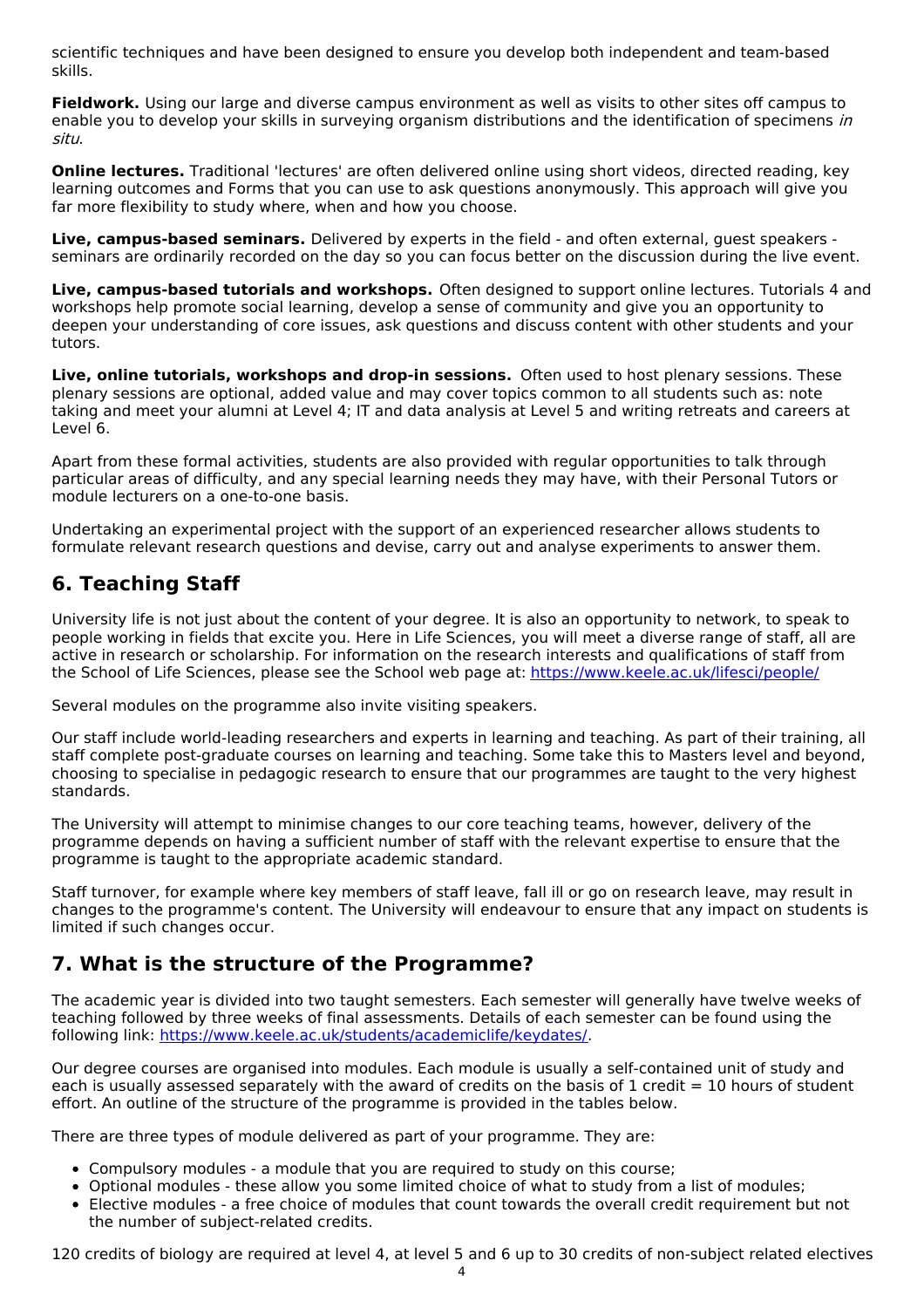#### may be taken.

For further information on the content of modules currently offered, including the list of elective modules, please visit: <https://www.keele.ac.uk/recordsandexams/modulecatalogue/>

| Year    | <b>Compulsory</b> |     | <b>Optional</b> |          | <b>Electives</b> |  |
|---------|-------------------|-----|-----------------|----------|------------------|--|
|         |                   | Min | Max             | Min      | Max              |  |
| Level 4 | 120               | 0   | 0               | 0        | 0                |  |
| Level 5 | 60                | 30  | 60              | 0        | 30               |  |
| Level 6 | 15                | 75  | 105             | $\Omega$ | 30               |  |

### **Module Lists**

### **Level 4**

| <b>Compulsory modules</b>      | <b>Module Code</b> | <b>Credits</b> | <b>Period</b> |
|--------------------------------|--------------------|----------------|---------------|
| Animal Biology                 | LSC-10081          | 30             | Semester 1    |
| Physiology and Anatomy         | LSC-10074          | 30             | Semester 1-2  |
| <b>Fundamentals of Biology</b> | LSC-10085          | 30             | Semester 1-2  |
| Core Practical Skills          | LSC-10087          | 0              | Semester 1-2  |
| Ecology and Plant Biology      | LSC-10083          | 30             | Semester 2    |

LSC-10087 is a core lab-based module. Students who fail this module will transfer to *Studies in Biology.* This is not accredited by the Royal Society of Biology.

### **Level 5**

| <b>Compulsory modules</b>       | <b>Module Code</b> | <b>Credits</b> | <b>Period</b> |
|---------------------------------|--------------------|----------------|---------------|
| Microbes, Viruses and Parasites | LSC-20073          | 15             | Semester 1    |
| Animal Behaviour                | LSC-20091          | 15             | Semester 1    |
| <b>Environmental Biology</b>    | LSC-20097          | 15             | Semester 1    |
| Practical Skills in Bioscience  | LSC-20107          | 0              | Semester 1-2  |
| Research and Analytical Skills  | LSC-20056          | 15             | Semester 2    |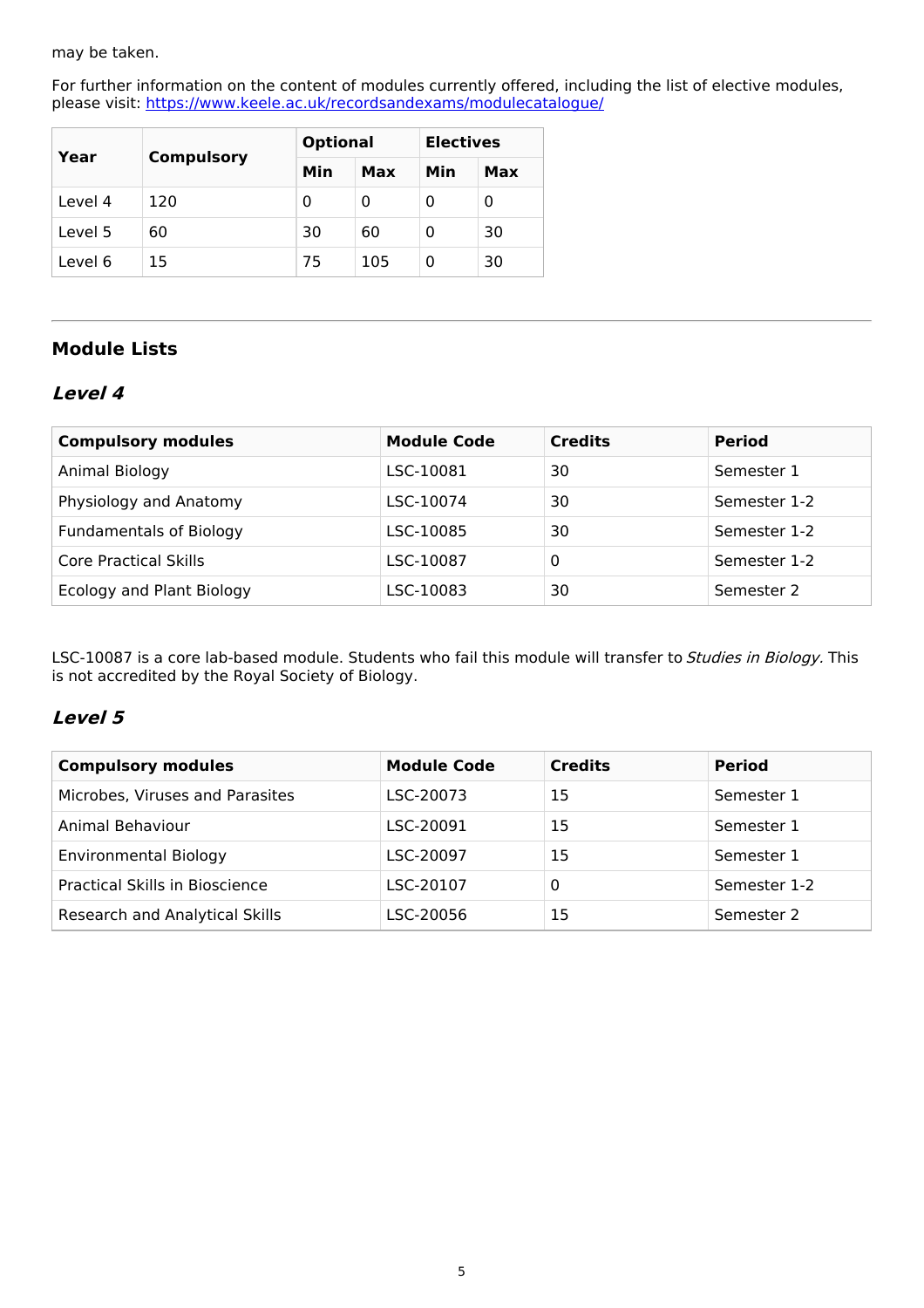| <b>Optional modules</b>                                     | <b>Module Code</b> | <b>Credits</b> | <b>Period</b> |
|-------------------------------------------------------------|--------------------|----------------|---------------|
| Human Impact on the Environment,<br>scientific perspectives | ESC-20017          | 15             | Semester 1    |
| Human Genetics                                              | LSC-20050          | 15             | Semester 1    |
| <b>Current Topics in Biology</b>                            | LSC-20074          | 15             | Semester 1    |
| Nutrition and Energy Balance                                | LSC-20052          | 15             | Semester 2    |
| <b>Animal Adaptations</b>                                   | LSC-20071          | 15             | Semester 2    |
| <b>Biodiversity crisis</b>                                  | LSC-20093          | 15             | Semester 2    |
| Animal Nutrition and Health                                 | LSC-20099          | 15             | Semester 2    |
| Health and the Environment                                  | PTY-20020          | 15             | Semester 2    |

#### **Level 5 Module Rules**

- LSC-20097: Please note, this module includes a field course which will take place during the summer vacation between Levels 4 and 5
- ESC-20017 is a prerequisite module for the final year module ESC-30056

LSC-20107 is a core lab-based module. Students who fail this module will transfer to Studies in Biology. This is not accredited by the Royal Society of Biology.

### **Level 6**

| <b>Compulsory modules</b>                  | <b>Module Code</b> | <b>Credits</b> | <b>Period</b> |
|--------------------------------------------|--------------------|----------------|---------------|
| <b>Communication Skills for Biologists</b> | LSC-30059          | 15             | Semester 2    |

| <b>Optional modules</b>                                                        | <b>Module Code</b> | <b>Credits</b> | <b>Period</b> |
|--------------------------------------------------------------------------------|--------------------|----------------|---------------|
| Ecotoxicology and Risk Assessment                                              | ESC-30056          | 15             | Semester 1    |
| Animals and Society                                                            | GEG-30021          | 15             | Semester 1    |
| Human Parasitology                                                             | LSC-30036          | 15             | Semester 1    |
| <b>Conservation Biology</b>                                                    | LSC-30043          | 15             | Semester 1    |
| Case Studies in Biotechnology                                                  | LSC-30051          | 15             | Semester 1    |
| <b>Tropical Biology Field Course</b>                                           | LSC-30066          | 15             | Semester 1    |
| Insect Ecology and Pest Management                                             | LSC-30070          | 15             | Semester 1    |
| Double Applied Life Sciences Placement -<br><b>ISP</b>                         | LSC-30038          | 30             | Semester 1-2  |
| Life Sciences Double Experimental Project<br>(with research skills assessment) | LSC-30045          | 30             | Semester 1-2  |
| <b>Human Evolution</b>                                                         | LSC-30030          | 15             | Semester 2    |
| Cancer Biology                                                                 | LSC-30061          | 15             | Semester 2    |
| Animal Welfare                                                                 | LSC-30072          | 15             | Semester 2    |
| Plant Science and Sustainability                                               | LSC-30076          | 15             | Semester 2    |

#### **Level 6 Module Rules**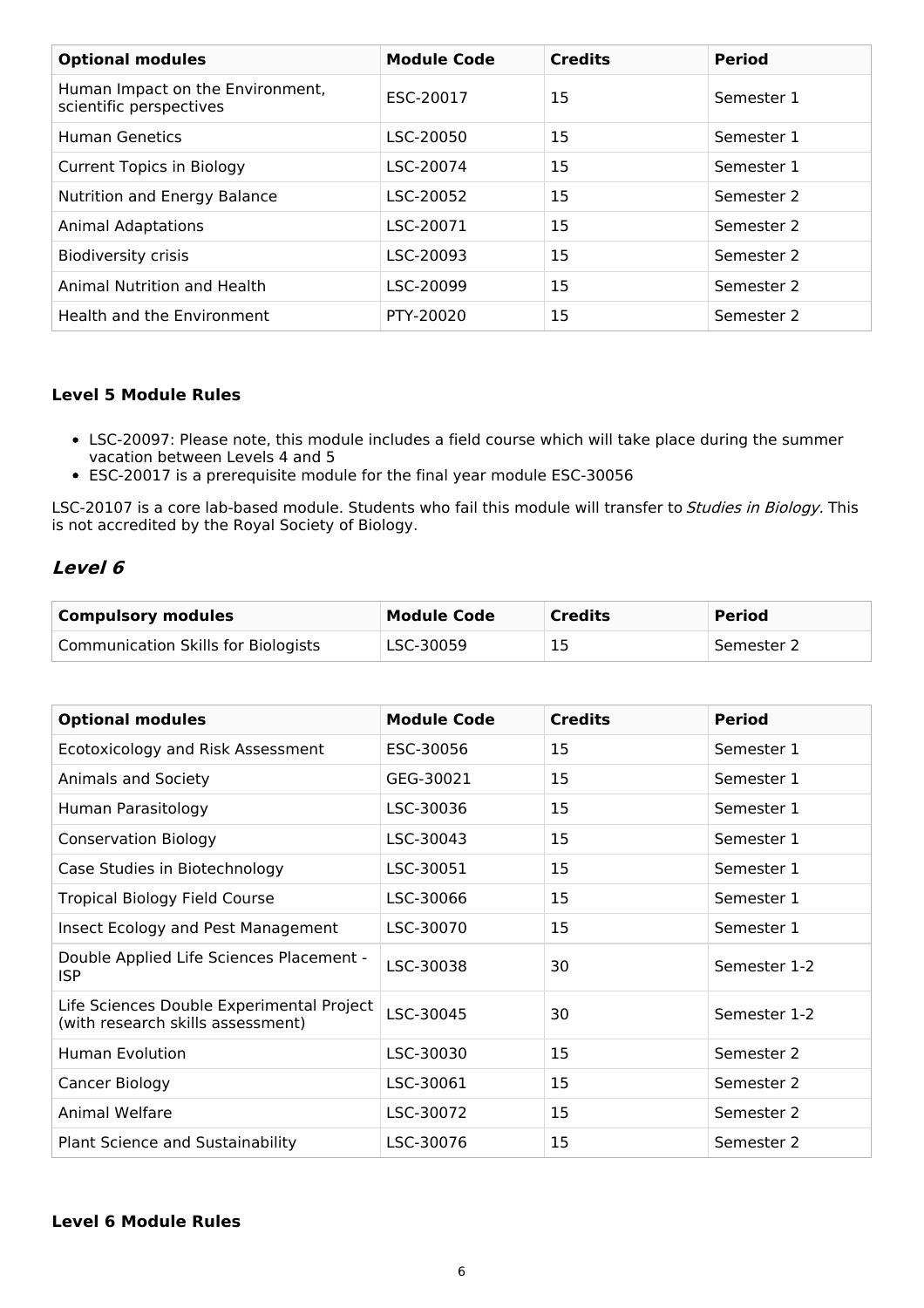Optional module selection: students MUST take either LSC-30045 Double Experimental Project or LSC-30038 Double Applied Life Sciences Placement.

- NB: LSC-30038: Only available to students doing a work placement year. These students will not take LSC-30045
- LSC-30066: This module includes a field course at USM Malaysia which takes place during the summer vacation between Levels 5 and 6.
- Only biology students who have studied ESC-20017 can take ESC-30056.

## **8. Final and intermediate awards**

Credits required for each level of academic award are as follows:

| <b>Honours</b><br><b>Degree</b>                     | 360<br>credits | You must accumulate at least 270 credits in Biology, with at least 90 credits in each<br>of the three years of study*, to graduate with a named single honours degree in<br>Biology.<br>*An exemption applies for students transferring from a Combined Honours<br>programme - see point 3.4 here:https://www.keele.ac.uk/regulations/regulationc3/<br>N.B. the award will be Studies in Biology if a pass standard is not achieved in the<br>Level 4 Core Practical Skills, Level 5 Practical Skills in Bioscience or in one of your<br>Level 6 Independent Student Research modules. Our Studies in Biology pathway is<br>not accredited by the Royal Society of Biology. |
|-----------------------------------------------------|----------------|-----------------------------------------------------------------------------------------------------------------------------------------------------------------------------------------------------------------------------------------------------------------------------------------------------------------------------------------------------------------------------------------------------------------------------------------------------------------------------------------------------------------------------------------------------------------------------------------------------------------------------------------------------------------------------|
| <b>Diploma</b><br>in Higher<br><b>Education</b>     | 240<br>credits | You will require at least 120 credits at level 4 or higher and at least 120 credits at<br>level 5 or higher                                                                                                                                                                                                                                                                                                                                                                                                                                                                                                                                                                 |
| <b>Certificate</b><br>in Higher<br><b>Education</b> | 120<br>credits | You will require at least 120 credits at level 4 or higher                                                                                                                                                                                                                                                                                                                                                                                                                                                                                                                                                                                                                  |

**International Year option:** in addition to the above students must pass a module covering the international year in order to graduate with a named degree including the 'international year' wording. Students who do not complete, or fail the international year, will be transferred to the three-year version of the programme.

**Work Placement Year option:** in addition to the above students must pass a non-credit bearing module covering the work placement year in order to graduate with a named degree including the 'with Work Placement Year' wording. Students who do not complete, or fail the work placement year, will be transferred to the three-year version of the programme.

# **9. How is the Programme Assessed?**

Our assessment strategy is designed to be authentic and diverse so that you can develop key skills that meet academic, professional body and employer expectations. Module managers will provide appropriate guidance for each assessment and the marking criteria that will be used to assess your work.

Our assessment strategy will help you to develop and evidence your ability to:

**Provide evidence-based solutions to current scientific problems.** Most often this is assessed through a range of essays, portfolios and literature reviews.

**Critically appraise information on current issues.** Critical writing is important for scientists and in the modern workplace. The ability to read scientific information and explore the limitations of its application in a particular argument or viewpoint is a vital graduate intellectual skill.

**Present scientific findings.** Often these are lab or fieldwork reports or experimental projects that test your ability to pose scientific hypotheses, design experiments, understand methodologies, present findings, analyse data and situate your work in the current literature.

**Communicate effectively with a range of audiences.** These can include scientific posters, patient information leaflets, wikis, blogs or oral presentations.

**Work professionally.** Your final year, independent research project will give you an opportunity to demonstrate a range of professional skills such as leadership, innovation, time keeping, communication and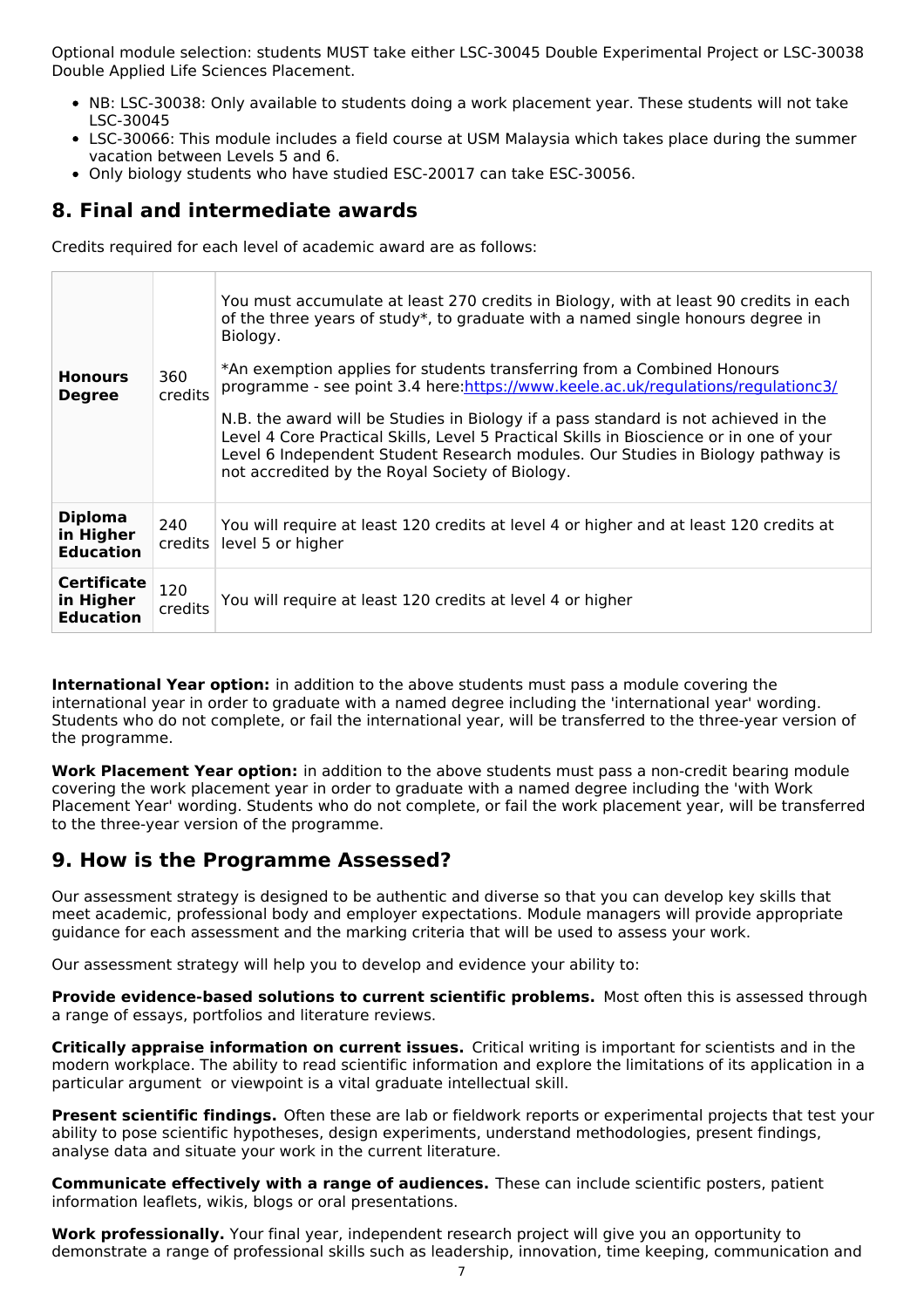the ability to work safely and ethically.

**Work effectively in a team.** Most often this is assessed through team fieldwork and group presentations but can also include written work such as scientific posters or public information leaflets.

**Solve problems in a time-limited fashion.** Often in the work environment we are asked to solve problems in a relatively short amount of time. Our online tests and end-of-semester, online, open-book examinations will help you to evidence these skills.

We aim to provide constructive feedback within 3 weeks of submission for all assessed work. This is often phrased in terms of strengths, weaknesses and ways to improve to help you focus on key areas that can improve the quality of your work in the future.

# **10. Contact Time and Expected Workload**

This contact time measure is intended to provide you with an indication of the type of activity you are likely to undertake during this programme. The data is compiled based on module choices and learning patterns of students on similar programmes in previous years. Every effort is made to ensure this data is a realistic representation of what you are likely to experience, but changes to programmes, teaching methods and assessment methods mean this data is representative and not specific.

Undergraduate courses at Keele contain an element of module choice; therefore, individual students will experience a different mix of contact time and assessment types dependent upon their own individual choice of modules. The figures below are an example of activities that a student may expect on your chosen course by year stage of study. Contact time includes scheduled activities such as: lecture, seminar, tutorial, project supervision, demonstration, practical classes and labs, supervised time in labs/workshop, fieldwork and external visits. The figures are based on 1,200 hours of student effort each year for full-time students.

### **Activity**

|                            | <b>Scheduled learning and teaching</b><br>activities | <b>Guided independent</b><br><b>Study</b> | <b>Placements</b> |
|----------------------------|------------------------------------------------------|-------------------------------------------|-------------------|
| Year 1 (Level<br>4)        | 19%                                                  | 81%                                       | 0%                |
| <b>Year 2 (Level</b><br>5) | 23%                                                  | 77%                                       | 0%                |
| Year 3 (Level<br>6)        | 12%                                                  | 65%                                       | 23%               |

# **11. Accreditation**

All routes through the BSc (Hons) Biology are accredited by the Royal Society of Biology, (RSB) except the 'Studies in Biology' pathways

Students should note that to be awarded RSB accreditation they must achieve a minimum standard of 40% in the Life Sciences Double Experimental Project (with research skills assessment), or equivalent placement module. Students that condone this module may still be eligible for the award Studies in Biology which is not accredited by the RSB.

Students must also successfully complete the two zero-credit practical modules LSC-10087 Core Skills in Biosciences and LSC-20107 Practical Skills in Biosciences in order to be awarded Royal Society of Biology accreditation.

# **12. University Regulations**

The University Regulations form the framework for learning, teaching and assessment and other aspects of the student experience. Further information about the University Regulations can be found at: <http://www.keele.ac.uk/student-agreement/>

If this programme has any exemptions, variations or additions to the University Regulations these will be detailed in an Annex at the end of this document titled 'Programme-specific regulations'.

# **13. Other Learning Opportunities**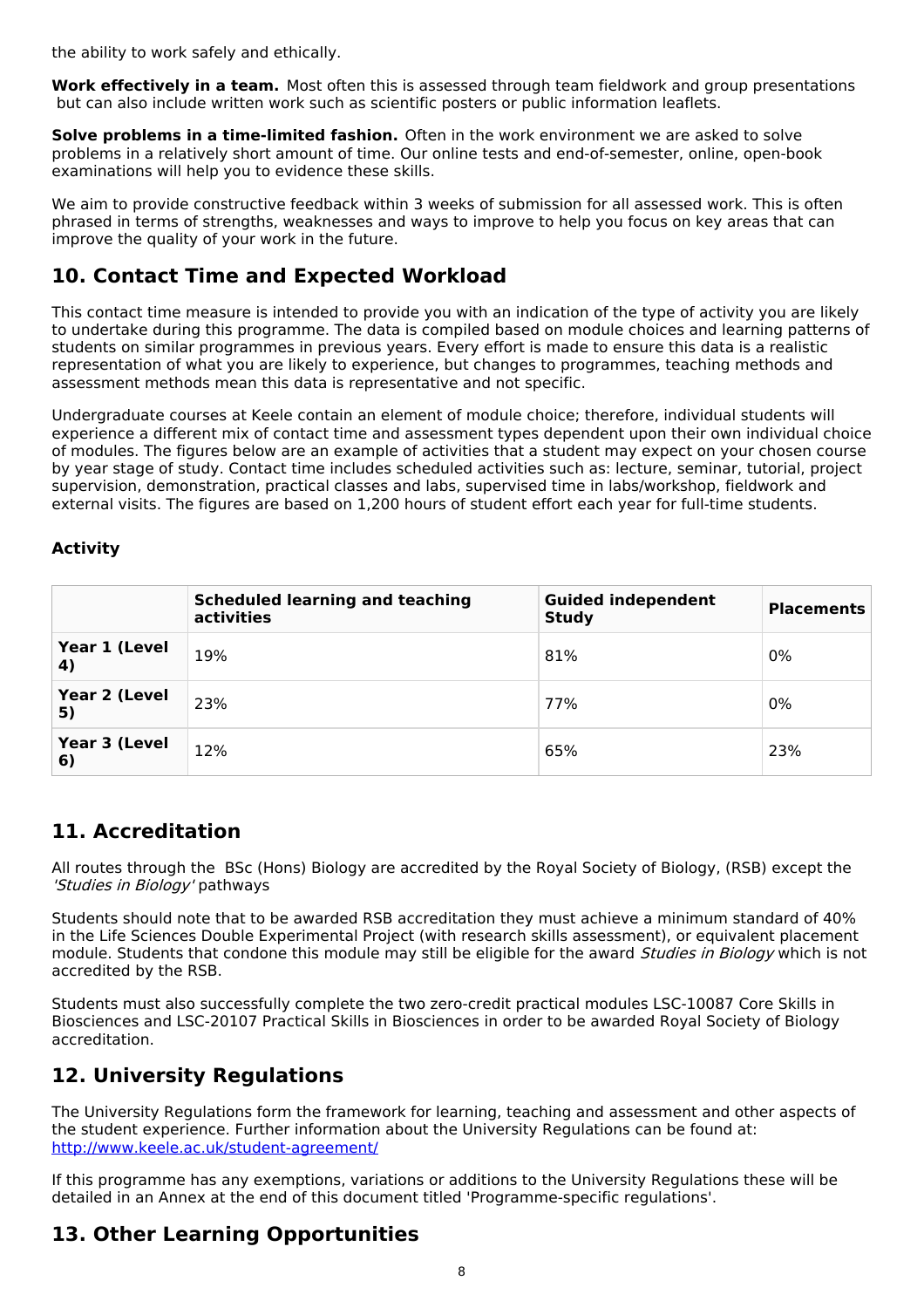We are committed to offering a rich and diverse student experience that goes far beyond your degree. Most years, we are able to offer range of different opportunities to enrich your student experience. These can include:

- **Tropical Biology Field Course.** You could apply for our School tropical field course that takes place in Malaysia. This is an exceptional chance to hone your fieldwork skills in tropical habitats and also provide a fantastic international experience.
- **Operation Wallacea.** This is a private company that supports a wide range of student projects with a particular focus on biodiversity and climate research. More information can be found at: [https://www.opwall.com](https://scims-api.keele.ac.uk/)
- **Study abroad.** You could apply to spend one semester at Level 5 studying in one of our international partner universities. This not only gives you valuable international experience, but can also allow you to study a complimentary subject in greater detail.
- **International year.** Is similar to study abroad, but here you choose to take an additional year in between Levels 5 and 6 studying in one of our international partner universities. You will still be eligible for an RSB accredited degree. More information can be found at: [http://www.keele.ac.uk/studyabroad/partneruniversities/](http://www.keele.ac.uk/studyabroad/partneruniversities/%20)
- **Industrial placements.** You could apply to a range of national and international employers for an industrial placement. These take place in between Level 5 and 6 and usually last 6-9 months. They provide excellent work experience and an opportunity to collect data for your Level 6 independent research student project.
- **Secondments.** These are shorter industrial placements that usually take place over the summer in between Level 5 and 6 and usually last between 2-8 weeks. They can be based locally in one of our research labs here at Keele, nationally or internationally. For example, often some our students will travel to Malaysia to work with our partner Universiti Sains Malaysia.

Note: the opportunities described above are limited and dependent on external providers. We may not be able to offer them every year and there will be additional costs if you do successfully secure a place. We discuss all of these options in more detail across Level 4 and Level 5 so you can make an informed decision.

# **14. Additional Costs**

### **Biology Programme Costs**

Any compulsory residential field courses would be subsidised by the School of Life Sciences and you pay no fees to attend. You would be required to cover your own transport costs to and from the location of the field course and maintenance costs during any compulsory residential field course (for example food, appropriate clothing, etc.).

Learning opportunities as outlined Other Learning Opportunities above may be available and may incur additional costs.

| <b>Activity</b>                                                            | <b>Estimated cost</b> |
|----------------------------------------------------------------------------|-----------------------|
| Field courses - compulsory (School pays)                                   | £0                    |
| Field courses - optional hosted at USM Malaysia                            | £1,200                |
| Equipment Waterproof clothing for field work                               | £75                   |
| Travel to compulsory field course and to any placement abroad or in the UK | Unable to Estimate    |
| Other additional costs                                                     | None anticipated      |
| <b>Total estimated additional costs</b>                                    | £1,275                |

These costs have been forecast by the University as accurately as possible but may be subject to change as a result of factors outside of our control (for example, increase in costs for external services). Forecast costs are reviewed on an annual basis to ensure they remain representative. Where additional costs are in direct control of the University we will ensure increases do not exceed 5%.

As to be expected there will be additional costs for inter-library loans and potential overdue library fines, print and graduation. We do not anticipate any further costs for this programme.

# **15. Annex - International Year**

### **Biology with International Year**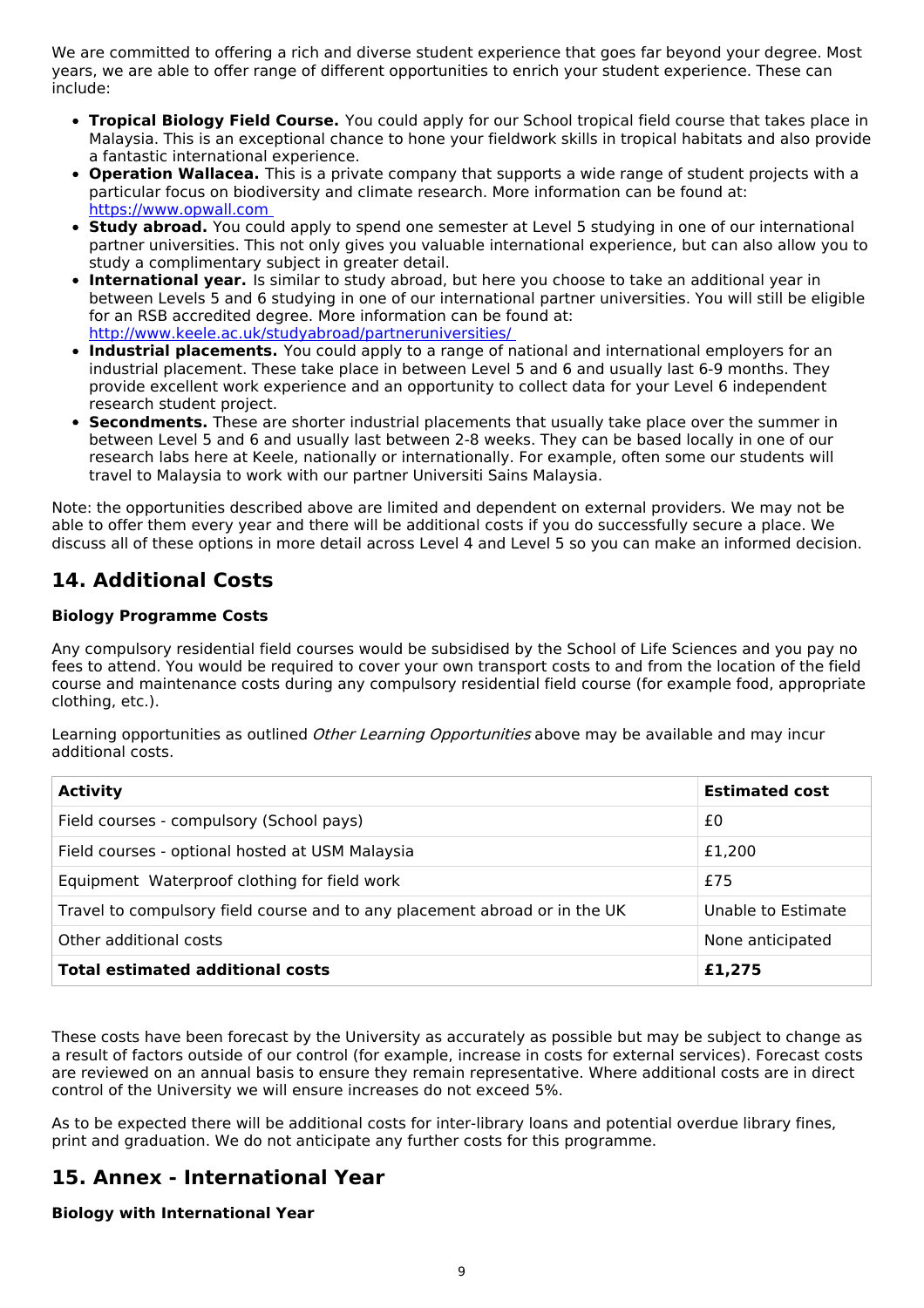#### **International Year Programme**

At Level 5 you can apply to transfer onto our International Year pathway. If successful, you will have an additional year of study at one of our international partner Universities once you have completed Level 5 here at Keele.

Students who successfully complete both the second year (Level 5) and the International Year will be permitted to progress to Level 6. Students who fail to satisfy the examiners in respect of the International Year will normally revert to the standard programme and progress to Level 6 on that basis. The failure will be recorded on the student's final transcript.

Study at Level 4, Level 5 and Level 6 will be as per the main body of this document. The additional detail contained in this annex will pertain solely to students registered for the International Year option (BSc Biology with International Year).

#### **International Year Programme Aims**

In addition to the programme aims for Biology we also aim to:

- 1. Enhance your personal development give you an insight into the international dimension of biological study
- 2. Give you an experience of a different culture, academically, professionally and socially

#### **Entry Requirements for the International Year**

Students may apply to the 4-year programme during Level 5. Admission to the International Year is subject to successful application, interview and references from appropriate staff.

The criteria to be applied are:

- Academic Performance (an average of 55% across all modules at Level 5 is required. Students with up to 15 credits of re-assessment who meet the 55% requirement may progress to the International Year. Where no Semester 1 marks have been awarded performance in 1st year marks and ongoing 2nd year assessments are taken into account)
- General Aptitude (to be demonstrated by application for study abroad, interview during the 2nd semester of year 2 (Level 5), and by recommendation of the student's personal tutor, 1st and 2nd year tutors and programme director)

Students may not register for both an International Year and a Placement Year.

#### **Student Support**

We have a dedicated Study Abroad tutor within Life Sciences that will will stay in touch with you throughout your International Year, effectively acting as an additional Personal Tutor. There is also support available from Keele's Global Opportunities Team [\(https://www.keele.ac.uk/study/studyabroad](https://www.keele.ac.uk/study/studyabroad)/)

#### **Learning Outcomes**

In addition to the learning outcomes for *Biology*, students who graduate with *Biology with International* Year will be able to:

- 1. Describe, discuss and reflect upon the cultural and international differences and similarities of different learning environments
- 2. Discuss the benefits and challenges of global citizenship and internationalisation
- 3. Explain how their perspective on their academic discipline has been influenced by locating it within an international setting.
- 4. Use independent research skills to identify relevant information resources on a range of subjects related, or complementary, to Biology.
- 5. Demonstrate the use of critical thinking skills, augmented by creativity and curiosity, in discussing the application of their International Year studies to Biology.

These learning outcomes will all be assessed by the submission of a satisfactory individual learning agreement, the successful completion of assessments at the partner institution and the submission of the reflective portfolio element of the international year module.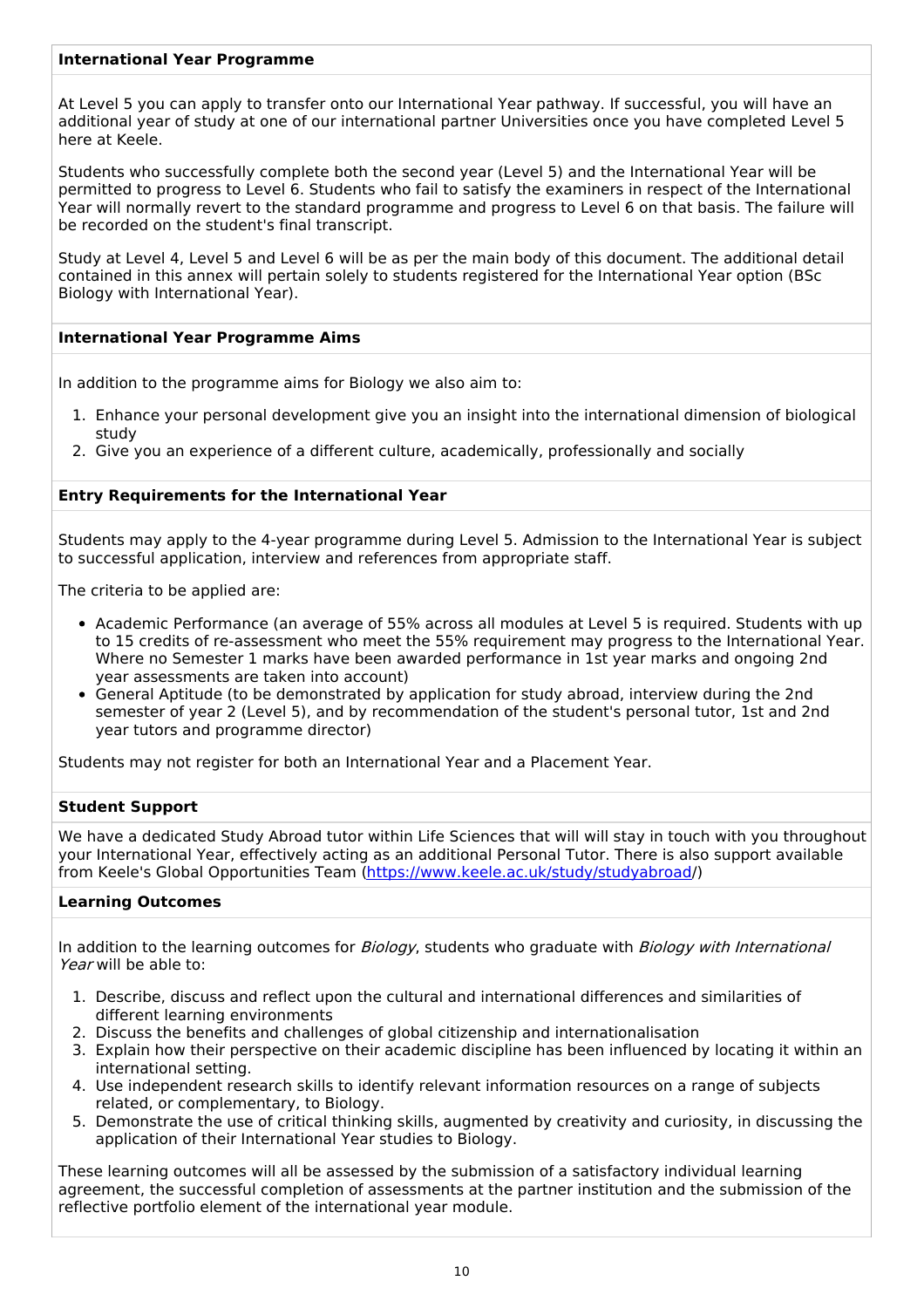#### **Regulations**

Students registered for the International Year are subject to the programme-specific regulations (if any) and the University regulations. In addition, during the International Year, the following regulations will apply:

Students undertaking the International Year must complete 120 credits, which must comprise at least 40%in the student's discipline area.

This may impact on your choice of modules to study, for example you will have to choose certain modules to ensure you have the discipline specific credits required.

Students are barred from studying any module with significant overlap to the Level 6 modules they will study on their return. Significant overlap with Level 5 modules previously studied should also be avoided.

#### **Additional costs for the International Year**

Tuition fees for students on the International Year will be charged at 15% of the annual tuition fees for that year of study, as set out in Section 1. The International Year can be included in your Student Finance allocation, to find out more about your personal eligibility see: [www.gov.uk](http://www.gov.uk/)

Students will have to bear the costs of travelling to and from their destination university, accommodation, food and personal costs. Depending on the destination they are studying at additional costs may include visas, study permits, residence permits, and compulsory health checks. Students should expect the total costs of studying abroad be greater than if they study in the UK, information is made available from the Global Education Team throughout the process, as costs will vary depending on destination.

Students who meet external eligibility criteria may be eligible for grants as part of this programme. Students studying outside of this programme may be eligible income dependent bursaries at Keele.

Students travel on a comprehensive Keele University insurance plan, for which there are currently no additional charges. Some Governments and/or universities require additional compulsory health coverage plans; costs for this will be advised during the application process.

### **16. Annex - Work Placement Year**

#### **Biology with Work Placement Year**

#### **Work Placement Year summary**

At Level 4 or 5 you can apply to transfer onto our Work Placement Year pathway.

Students registered for this programme may either be admitted for or apply to transfer during their studies to the 'with Work Placement Year' option (NB: for Combined Honours students the rules relating to the work placement year in the subject where the placement is organised are to be followed). Students accepted onto this programme will have an extra year of study (the Work Placement Year) with a relevant placement provider after they have completed Year 2 (Level 5) at Keele.

Students who successfully complete both the second year (Level 5) and the Work Placement Year will be permitted to progress to Level 6. Students who fail to satisfactorily complete the Work Placement Year will normally revert to the 3-year programme and progress to Level 6 on that basis. The failure will be recorded on the student's final transcript.

Study at Level 4, Level 5 and Level 6 will be as per the main body of this document. The additional information below only applies to those students taking Biology with Work Placement Year.

#### **Work Placement Year Programme Aims**

In addition to the programme aims for Biology, we also aim to provide experience of working in a subjectrelated laboratory or work place within an industrial, academic or public institution either in the UK or abroad.

**Entry Requirements for the Work Placement Year**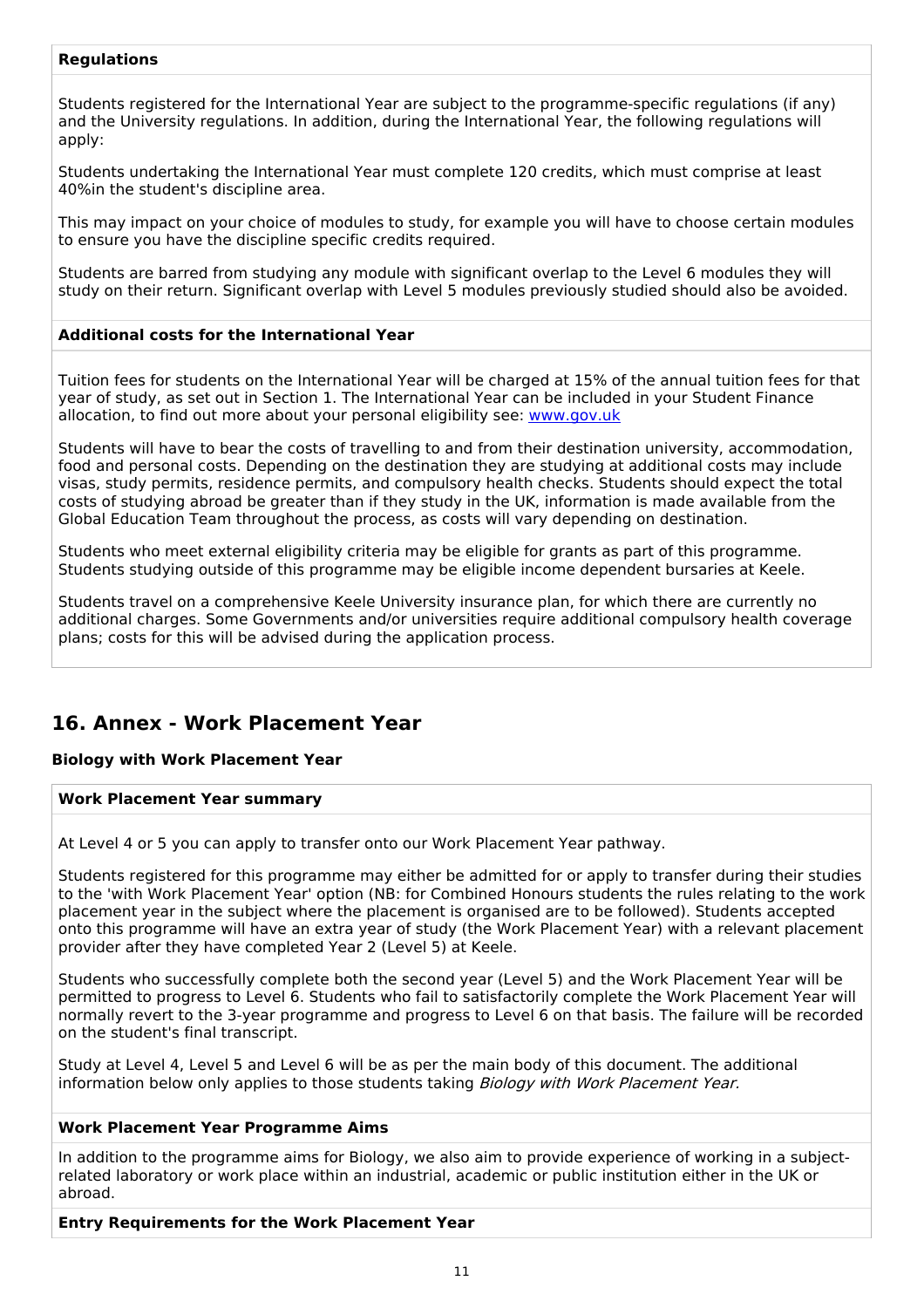Transfer onto Work Placement Year is subject to a selection process as described below:

**Academic performance.** Evidenced by good overall engagement with your programme, passing all modules across Level 4 and semester 1 of Level 5 with an overall grade average of >60%.

**General aptitude.** Evidenced by suitable references provided by an academic member of staff (usually your Personal Tutor) and interview.

**Health and safety.** Evidenced by completion of a Keele Health and Safety checklist and compliance with health and safety requirements of your placement provider.

(International students only) You should be aware that there may be additional visa implications for this transfer, and it is your responsibility to complete any and all necessary processes to be eligible for this pathway. There may be additional costs, including applying for a new Visa from outside of the UK for international students associated with a transfer to the work placement programme.

Students may not register for both an International Year and a Work Placement Year.

#### **Student Support**

We have a dedicated Industrial Placement tutor within Life Sciences that can act as a point of contact for you before, during or after your placement year. You will also be assigned a Placement Supervisor. This will be an academic member of the School who will maintain regular contact with you throughout your placement and will become your project supervisor at Level 6. The School Director of Education will also act as a whistle-blower. This means that you can contact them in strict confidence at any point during your placement if you have any concerns about your placement provider or overall experience.

#### **Learning Outcomes**

In addition to the learning outcomes for Biology, students who graduate with Biology with Placement Year will be able to:

Demonstrate an ability to successfully work within their placement institution and to learn practical skills and develop their science base within the scope of their work project.

These learning outcomes will be assessed through successful completion of LSC-30038.

#### **Regulations**

In addition to the regulations for  $Biology$ , the following additional regulations apply:

- Compliance with any contractual obligations expected by the placement provider
- Complete a minimum of 30 weeks (1,050 hours) on placement
- Successful completion of LSC 30038 Double Applied Life Sciences Placement
- The placement student will also sign up an agreement outlining his/her responsibilities in relation to the requirements of each organisation.

You are be expected to behave professionally at all times on placement. This means conforming to the work practices of your placement provider and remembering that you are a representative of Keele University.

#### **Additional costs for the Work Placement Year**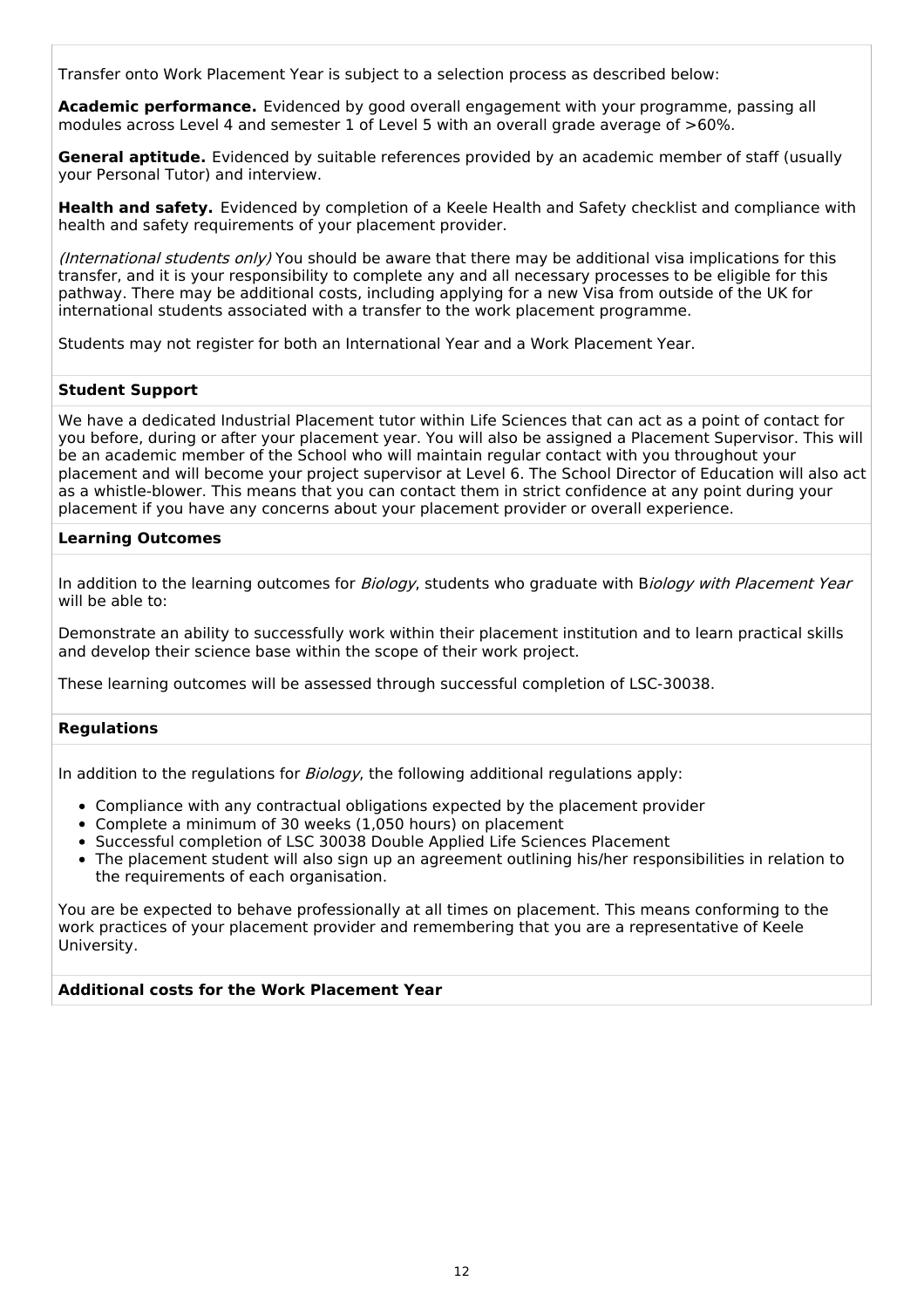Tuition fees for students on the Work Placement Year will be charged at 20% of the annual tuition fees for that year of study, as set out in Section 1. The Work Placement Year can be included in your Student Finance allocation; to find out more about your personal eligibility see: [www.gov.uk](http://www.gov.uk/)

Students will have to bear the costs of travelling to and from their placement provider, accommodation, food and personal costs. Depending on the placement provider additional costs may include parking permits, travel and transport, suitable clothing, DBS checks, and compulsory health checks.

A small stipend may be available to students from the placement provider during the placement but this will need to be explored on a placement-by-placement basis as some organisations, such as charities, may not have any extra money available. Students should budget with the assumption that their placement will be unpaid.

Eligibility for student finance will depend on the type of placement and whether it is paid or not. If it is paid, this is likely to affect student finance eligibility, however if it is voluntary and therefore unpaid, should not affect student finance eligibility. Students are required to confirm eligibility with their student finance provider.

International students who require a Tier 4 visa should check with the Immigration Compliance team prior to commencing any type of paid placement to ensure that they are not contravening their visa requirements.

# **17. Annex - Programme-specific regulations**

### **Programme Regulations: Biology**

| <b>Final Award and Award Titles</b> | BSc (Hons) Biology<br>BSc (Hons) Biology with International Year<br>BSc (Hons) Biology with Work Placement Year                                                                                                    |
|-------------------------------------|--------------------------------------------------------------------------------------------------------------------------------------------------------------------------------------------------------------------|
| Intermediate Award(s)               | BSc (Hons) Studies in Biology<br>BSc (Hons) Studies in Biology with International Year<br>BSc (Hons) Studies in Biology With Work Placement Year<br>Diploma in Higher Education<br>Certificate in Higher Education |
| <b>Last modified</b>                | November 2019                                                                                                                                                                                                      |
| <b>Programme Specification</b>      | https://www.keele.ac.uk/ga/programmespecifications                                                                                                                                                                 |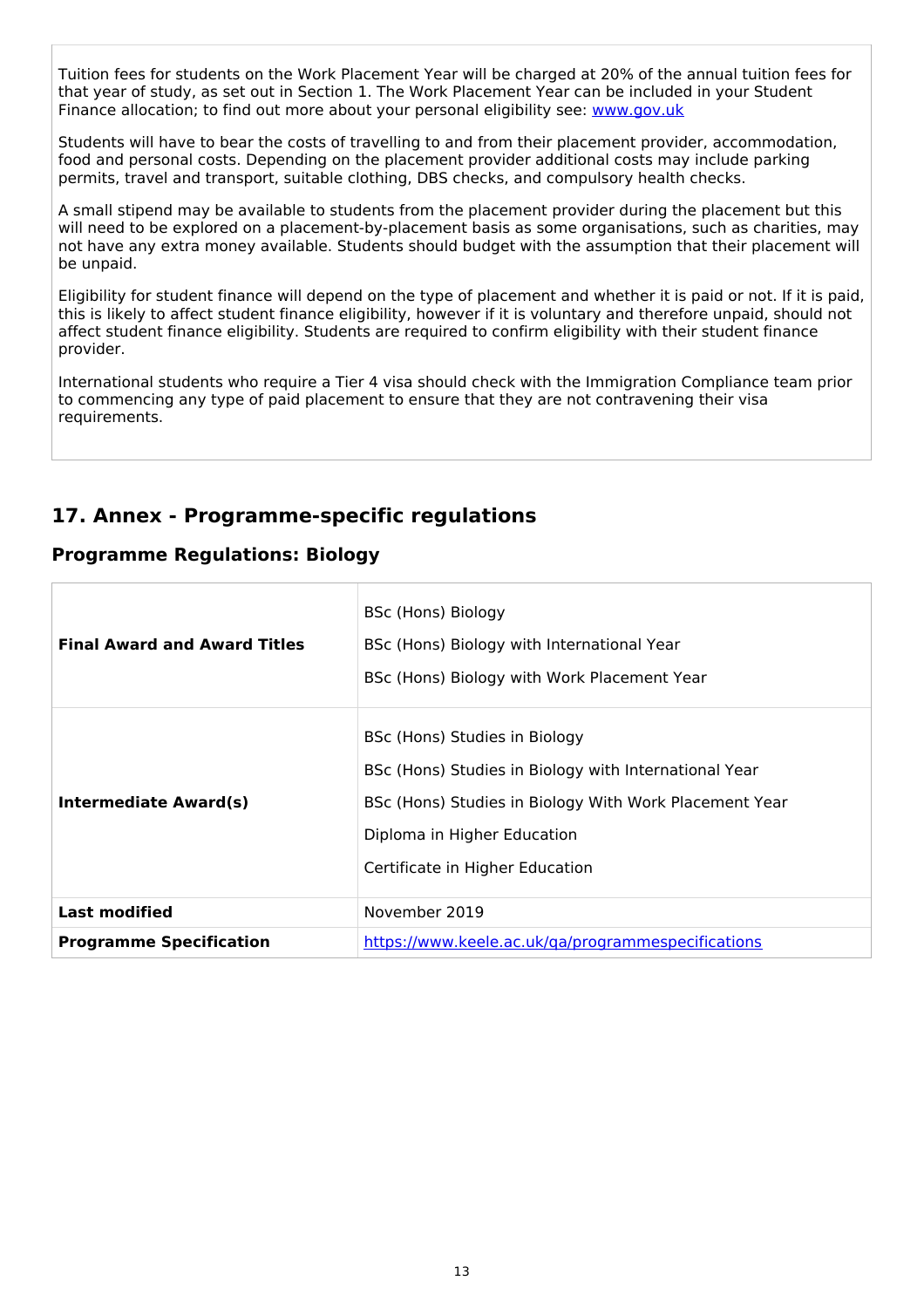The University's Academic Regulations which can be found on the Keele University website [\(https://www.keele.ac.uk/regulations/](https://www.keele.ac.uk/regulations/)[\)\[1\]](https://scims-api.keele.ac.uk/#_ftn1) apply to and regulate the programme, other than in instances where the specific programme regulations listed below over-ride them. These programme regulations list:

- Exemptions which are characterised by the omission of the relevant regulation.
- Variations which are characterised by the replacement of part of the regulation with alternative wording.
- Additional Requirements which set out what additional rules that apply to students in relation to this programme.

The following **exemptions, variations** and **additional requirements** to the University regulations have been checked by Academic Services and have been approved by the Faculty Education Committee.

#### **A) EXEMPTIONS**

The clause(s) listed below describe where an exemption from the University's Academic Regulations exists:

For the whole duration of their studies, students on this Programme are exempt from the following regulations:

#### **No exemptions apply.**

#### **B) VARIATIONS**

The clause(s) listed below describe where a variation from the University's Academic Regulations exists:

#### **No variations apply**

#### **Additional Requirements**

The programme requirements listed below are in addition to the University's Academic Regulations:

#### **Additional requirement 1: Royal Society of Biology Accreditation**

1.1 Students must achieve a pass standard in the Life Sciences Double Experimental Project with research skills assessment (or, subject to agreement, Double Applied Life Sciences Placement) to attain an accredited degree. For students who do not fulfil the conditions of this regulation, the degree award will be 'Studies in Biology'; the degree will not be accredited by the Royal Society of Biology.

#### **Additional requirement 2: Fieldwork**

2.1 Students who display serious misconduct on any field courses (for example LSC-20097 Environmental Biology) will be asked to leave and attend the next field course as a re-assessment at their own expense. Serious misconduct involves wilful damage to property, injury to persons, improper use of safety equipment and/or failure to attend commitments.

2.2 Students that do not attend the field course will be required to cover the cost of attending the field course the following year. These costs can be waived if non-attendance is beyond the student's control and evidence of valid exceptional circumstances is submitted.

[\[1\]](https://scims-api.keele.ac.uk/#_ftnref1) References to University Regulations in this document apply to the content of the University's Regulatory Framework as set out on the University website here <https://www.keele.ac.uk/regulations/>.

### **Version History**

### **This document**

**Date Approved:** 13 May 2022

### **Previous documents**